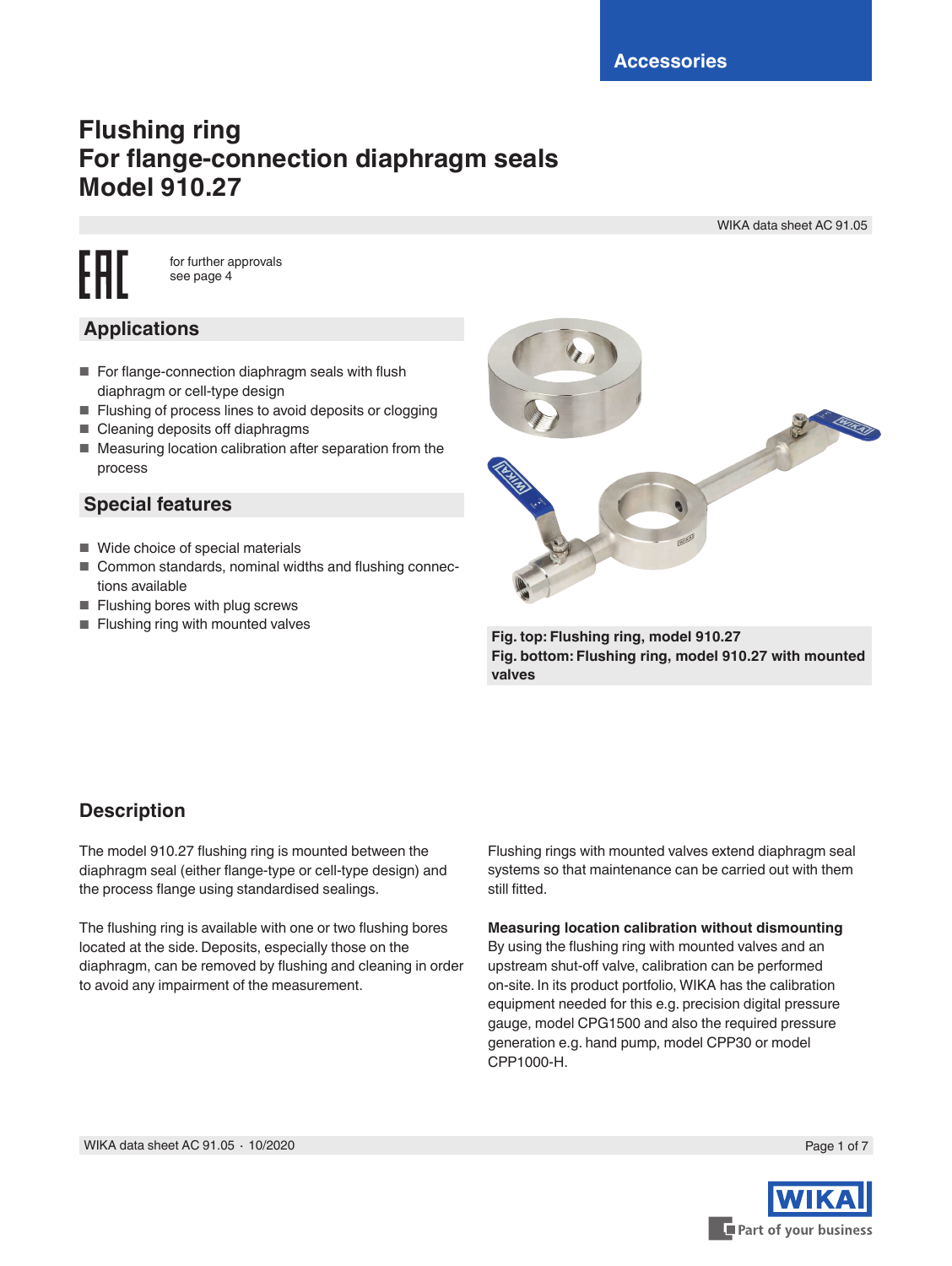## **Specifications**

| <b>Model 910.27</b>        |                                                                                                                                                                                                                             |                                                                                                                                                                                                                                                                |  |  |
|----------------------------|-----------------------------------------------------------------------------------------------------------------------------------------------------------------------------------------------------------------------------|----------------------------------------------------------------------------------------------------------------------------------------------------------------------------------------------------------------------------------------------------------------|--|--|
| <b>Process connection</b>  |                                                                                                                                                                                                                             |                                                                                                                                                                                                                                                                |  |  |
| Following DIN EN 1092-1    | <b>DN 40</b><br><b>DN 50</b><br><b>DN 80</b><br><b>DN 100</b><br><b>DN 125</b>                                                                                                                                              | Form B1<br>Form A<br>٠<br>Form B <sub>2</sub><br>■ Form C (tongue)<br>Form D (groove)<br>Form E (spigot)<br>Form F (recess)                                                                                                                                    |  |  |
| Following ASME B16.5       | $1\frac{1}{2}$ "<br>2 <sup>''</sup><br>$2\frac{1}{2}$ "<br>3"<br>4"<br>5"                                                                                                                                                   | ■ RF 125  250 AA<br><b>RFSF</b><br>٠<br>$\blacksquare$ Flat face<br>$\blacksquare$ Small tonque<br>Small male face<br>■ Small groove<br>Small female face<br>$\blacksquare$ Large tongue<br>Large male face<br>Large groove<br>Large female face<br>RJF groove |  |  |
| <b>Flushing bore</b>       |                                                                                                                                                                                                                             |                                                                                                                                                                                                                                                                |  |  |
| Version                    | On one side<br>On both sides                                                                                                                                                                                                |                                                                                                                                                                                                                                                                |  |  |
| Female thread              | $\blacksquare$ 1/2 NPT<br>$\blacksquare$ 1/4 NPT<br>$\blacksquare$ % NPT<br>$\blacksquare$ 3/4 NPT<br>$\blacksquare$ G 1/2<br>$\blacksquare$ G 1/4<br>$\blacksquare$ G 1/8<br>others on request                             |                                                                                                                                                                                                                                                                |  |  |
| Male thread (with adapter) | $\blacksquare$ 1/2 NPT<br>$\blacksquare$ % NPT<br>$\blacksquare$ G 1/2<br>$\blacksquare$ G 1/4<br>others on request                                                                                                         |                                                                                                                                                                                                                                                                |  |  |
| <b>Plug screw</b>          | ■ Without<br>■ With plug screw matching the flushing bore                                                                                                                                                                   |                                                                                                                                                                                                                                                                |  |  |
| <b>Valve mounting</b>      | ■ Without<br>٠<br>On one side<br>On both sides                                                                                                                                                                              |                                                                                                                                                                                                                                                                |  |  |
| Valve                      | Model IV10, needle valve; see data sheet AC 09.22<br>Model IV11, multiport valve; see data sheet AC 09.22<br>Model BV, ball valve; see data sheet AC 09.28                                                                  |                                                                                                                                                                                                                                                                |  |  |
| Materials <sup>1)</sup>    | ■ Stainless steels 1.4571 (316Ti), 1.4404 (316L), 1.4435 (316L), 1.4541 (321)<br>Hastelloy C22 (2.4602), C276 (2.4819)<br>Monel 400 (2.4360)<br>Nickel 200 (2.4060, 2.4066)<br>Titanium grade 2 (3.7035), grade 11 (3.7225) |                                                                                                                                                                                                                                                                |  |  |

Other process connections and materials on request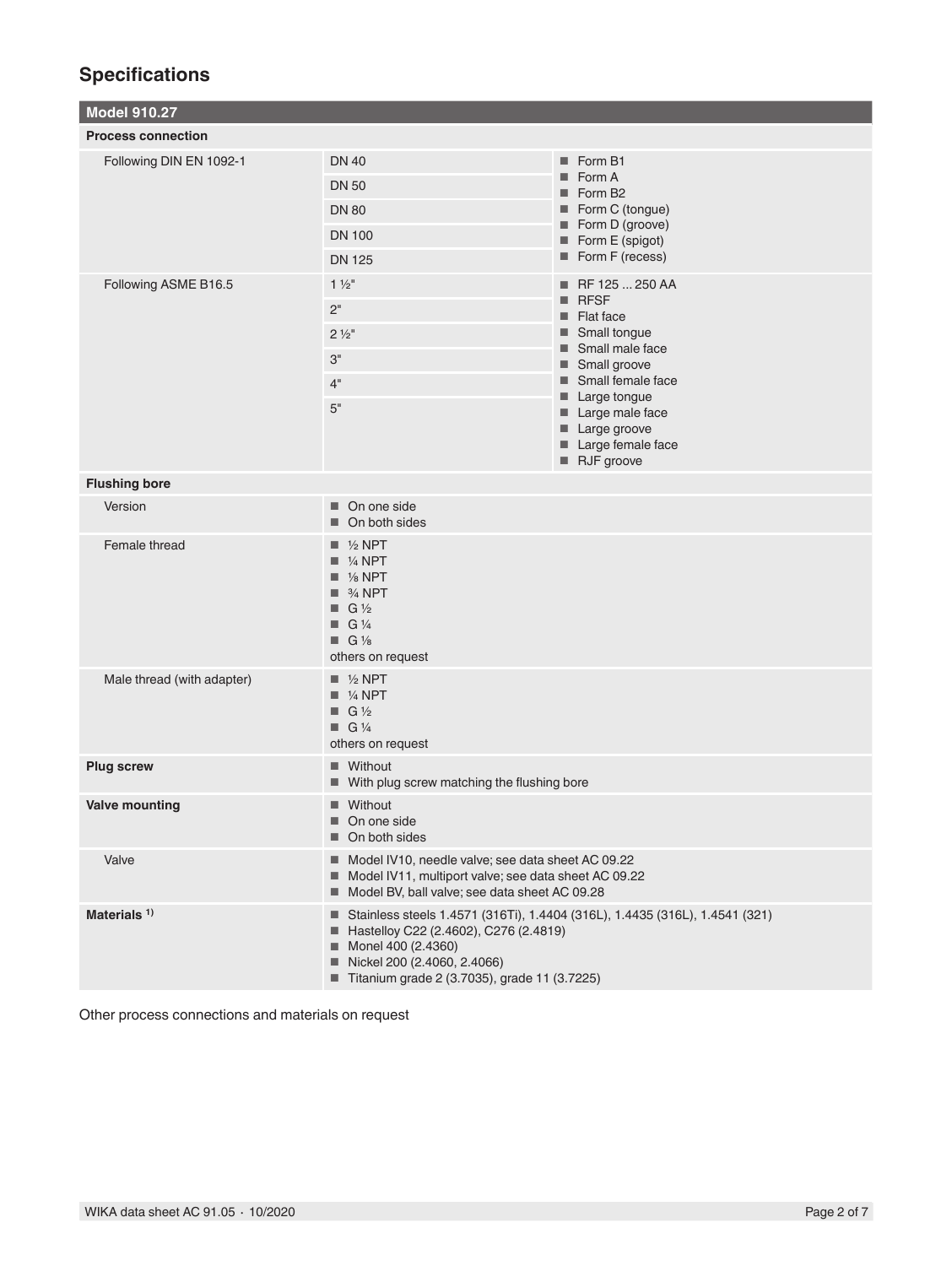





WIKA data sheet AC 91.05 ⋅ 10/2020 Page 3 of 7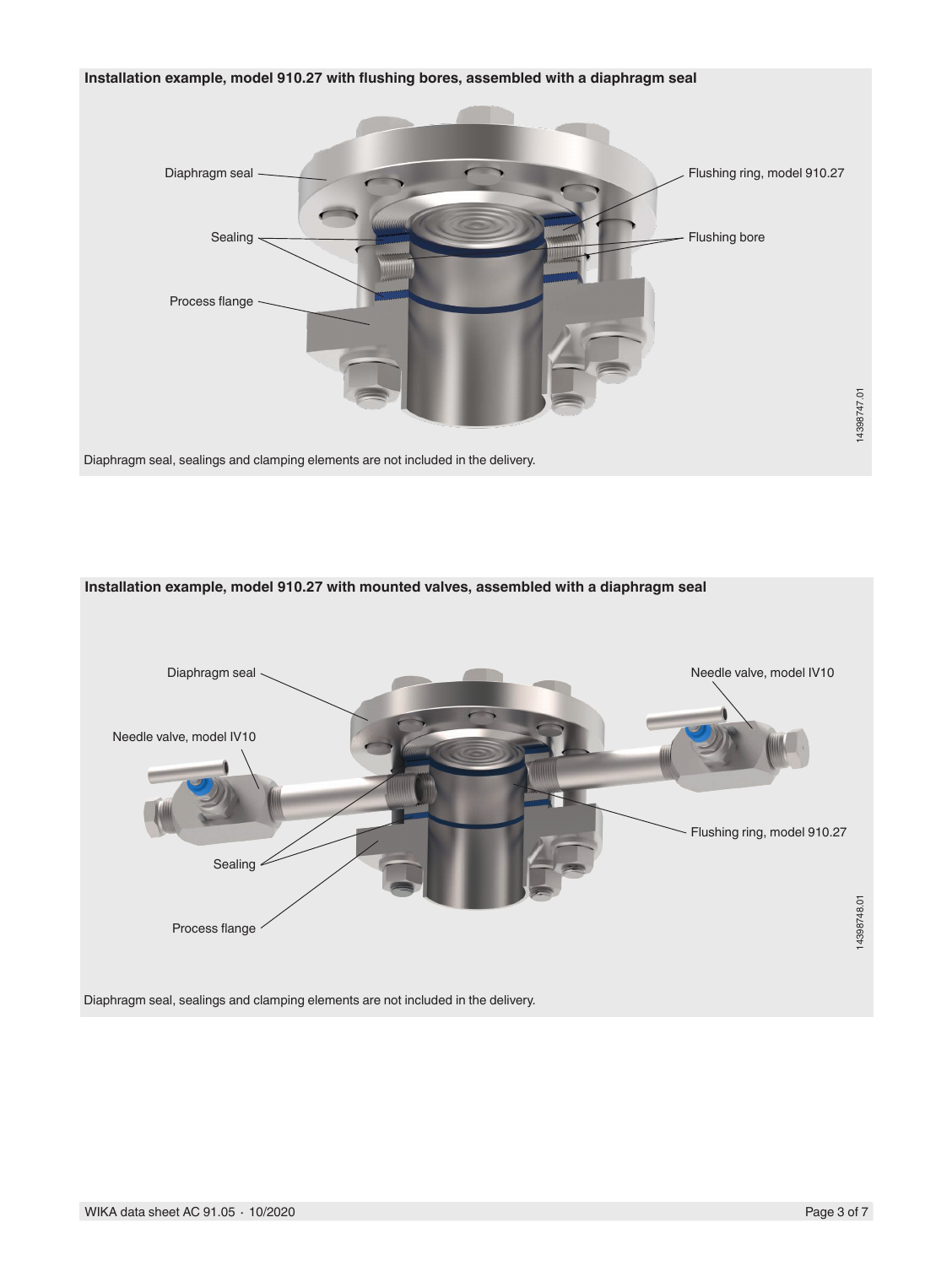## **Approvals**

| Logo | <b>Description</b>                           | I Countrv                   |
|------|----------------------------------------------|-----------------------------|
| EAL  | EAC (option)<br>Pressure equipment directive | Eurasian Economic Community |

## **Certificates (option)**

- 2.2 test report per EN 10204 (e.g. state-of-the-art manufacturing, material proof, indication accuracy for diaphragm seal systems)
- 3.1 inspection certificate per EN 10204 (e.g. material proof for wetted metal parts, indication accuracy for diaphragm seal systems)

Approvals and certificates, see website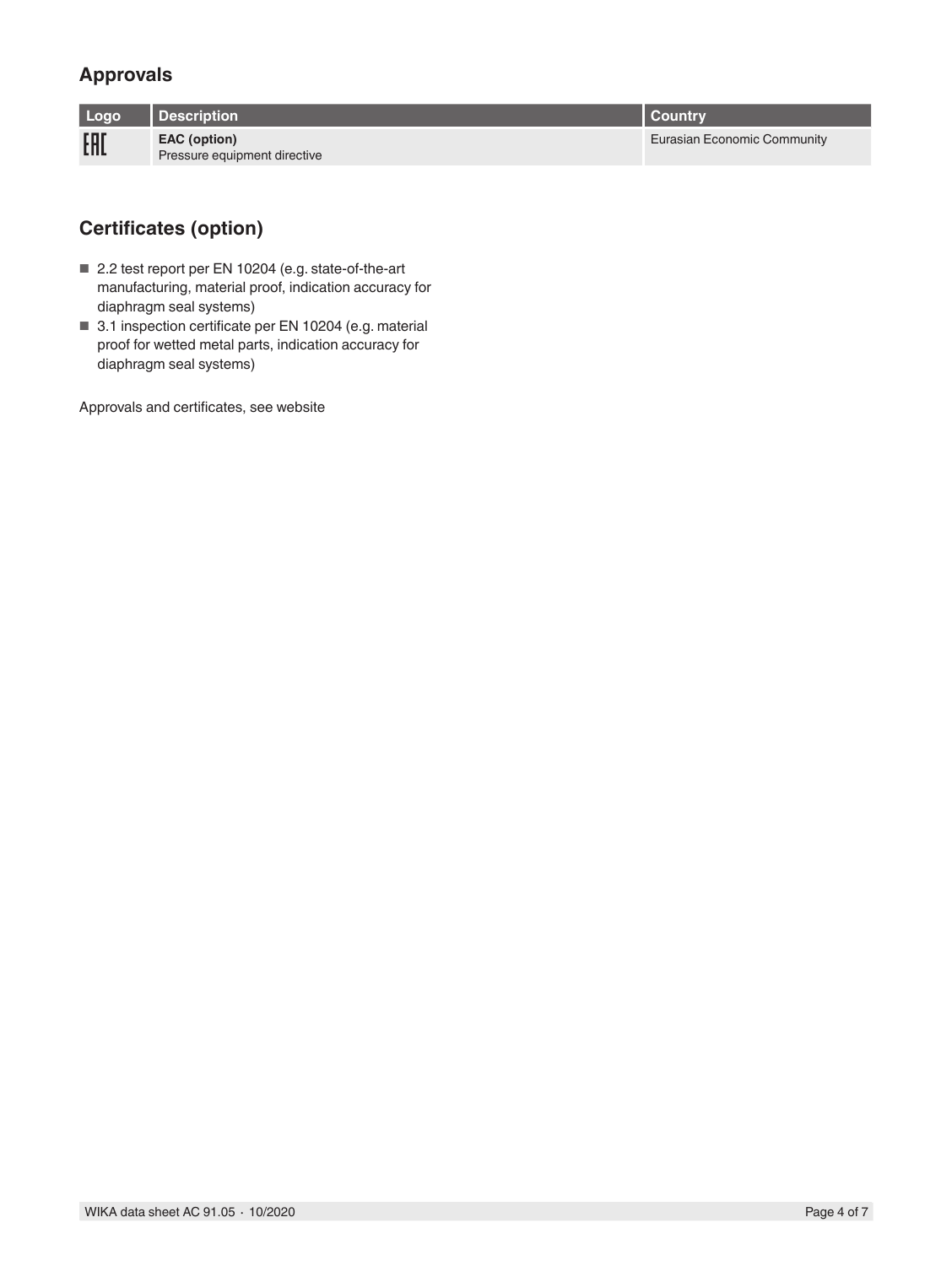### **Dimensions**

### **Flushing ring, model 910.27 with flushing bore(s)**



The "G" thread can be delivered on one side or both sides of the flushing ring. Available threads, see page 2

## 1454579.01 1454579.01

### **Flange connection following DIN EN 1092-1**

| <b>DN</b> | PN in bar | Dimensions in mm [in] | Weight in kg [lbs] |              |               |
|-----------|-----------|-----------------------|--------------------|--------------|---------------|
|           |           | D                     |                    |              |               |
| 50        | 16100     | 102 [4.016]           | 62 [2.441]         | 30[1.181]    | $1.10$ [2.43] |
| 80        | 16100     | 138 [5.433]           | 92 [3.622]         | $30$ [1.181] | $1.90$ [4.19] |
| 100       | 16100     | 162 [6.378]           | 92 [3.622]         | 30[1.181]    | $3.15$ [6.95] |
| 125       | 16100     | 188 [7.402]           | 126 [4.961]        | 30[1.181]    | $3.50$ [7.72] |

### **Flange connection per ASME B16.5**

| <b>DN</b> | <b>Class</b> | Dimensions in mm [in] | <b>Weight in kg [lbs]</b> |            |                |
|-----------|--------------|-----------------------|---------------------------|------------|----------------|
|           |              | D                     |                           |            |                |
| 2"        | 150600       | 92 [3.622]            | 62 [2.441]                | 30[1.181]  | $0.60$ [1.323] |
| 3"        | 150600       | 127 [5.000]           | 92 [3.622]                | 30[1.181]  | $1.05$ [2.315] |
| 4"        | 150600       | 157 [6.181]           | 92 [3.622]                | 30[1.181]  | 2.85 [6.283]   |
| 5"        | 150600       | 185.5 [7.303]         | 126 [4.961]               | 30 [1.181] | 3.30 [7.275]   |

Further dimensions and higher nominal pressures on request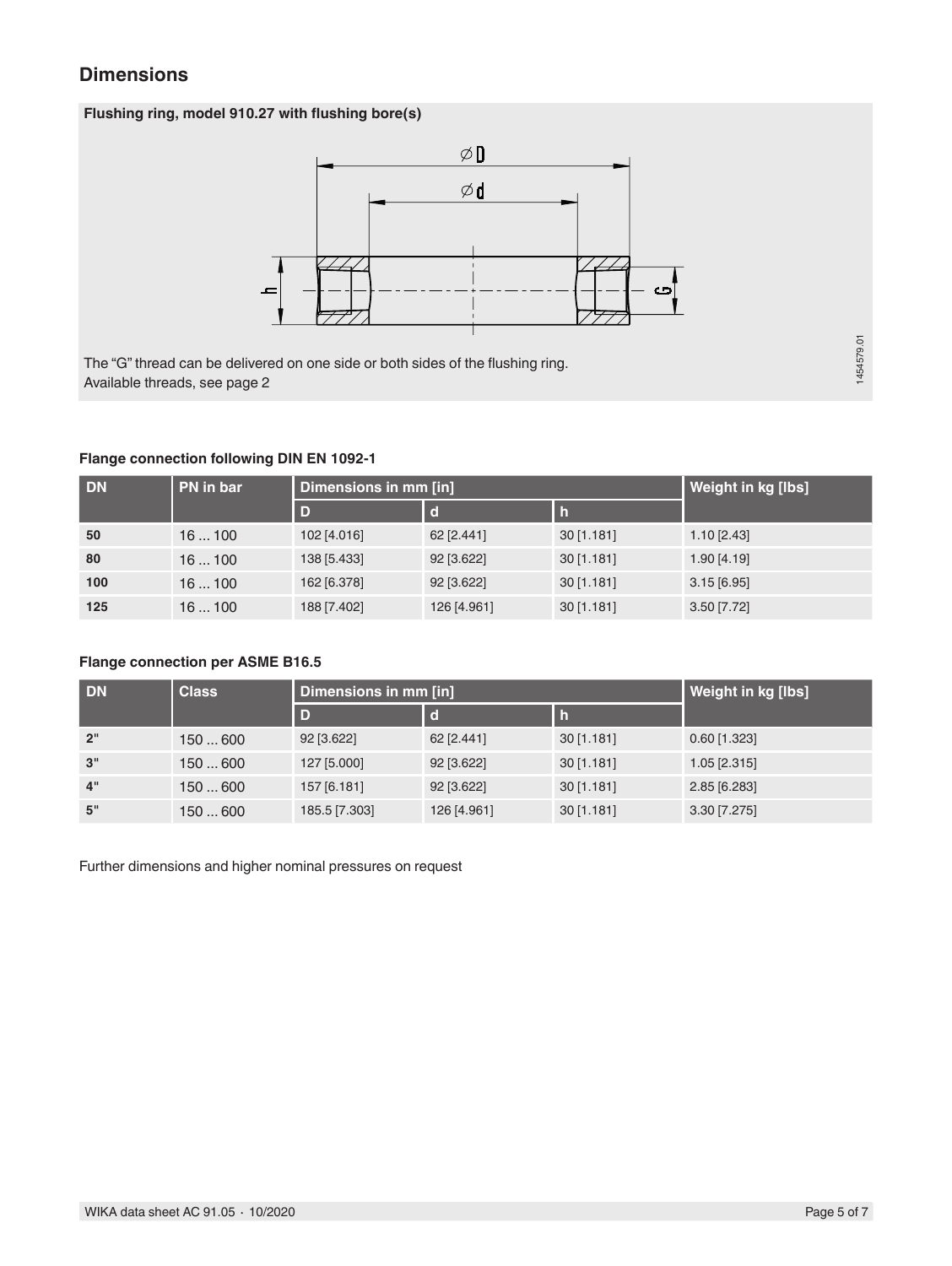### **Dimensions**

### **Flushing ring, model 910.27 with mounted valves**



For dimensions of the models IV10, IV11, see data sheet AC 09.22. For dimensions of the model BV, see data sheet AC 09.28.

#### **Flange connection following DIN EN 1092-1**

| <b>DN</b> | PN in bar | Dimensions in mm [in] |             |              |                                                         |  |
|-----------|-----------|-----------------------|-------------|--------------|---------------------------------------------------------|--|
|           |           | D                     | <b>d</b>    |              |                                                         |  |
| 50        | 16100     | 102 [4.016]           | 62 [2.441]  | $30$ [1.181] | $\blacksquare$ 75 [2.953]<br>$\blacksquare$ 100 [3.937] |  |
| 80        | 16100     | 138 [5.433]           | 92 [3.622]  | $30$ [1.181] | $\blacksquare$ 75 [2.953]<br>$100$ [3.937]              |  |
| 100       | 16100     | 162 [6.378]           | 92 [3.622]  | $30$ [1.181] | $\blacksquare$ 75 [2.953]<br>$\blacksquare$ 100 [3.937] |  |
| 125       | 16100     | 188 [7.402]           | 126 [4.961] | $30$ [1.181] | $\blacksquare$ 75 [2.953]<br>$\blacksquare$ 100 [3.937] |  |

#### **Flange connection per ASME B16.5**

| <b>DN</b> | <b>Class</b> | Dimensions in mm [in] |             |              |                                                         |  |
|-----------|--------------|-----------------------|-------------|--------------|---------------------------------------------------------|--|
|           |              | $\overline{D}$        | $\mathbf d$ | l h          |                                                         |  |
| 2"        | 150600       | 92 [3.622]            | 62 [2.441]  | 30[1.181]    | $\blacksquare$ 75 [2.953]<br>$\blacksquare$ 100 [3.937] |  |
| 3"        | 150600       | 127 [5.000]           | 92 [3.622]  | $30$ [1.181] | $\blacksquare$ 75 [2.953]<br>$\blacksquare$ 100 [3.937] |  |
| 4"        | 150600       | 157 [6.181]           | 92 [3.622]  | $30$ [1.181] | $\blacksquare$ 75 [2.953]<br>$\blacksquare$ 100 [3.937] |  |
| 5"        | 150600       | 185.5 [7.303]         | 126 [4.961] | 30[1.181]    | $\blacksquare$ 75 [2.953]<br>$\blacksquare$ 100 [3.937] |  |

Further dimensions and higher nominal pressures on request

1454579.01